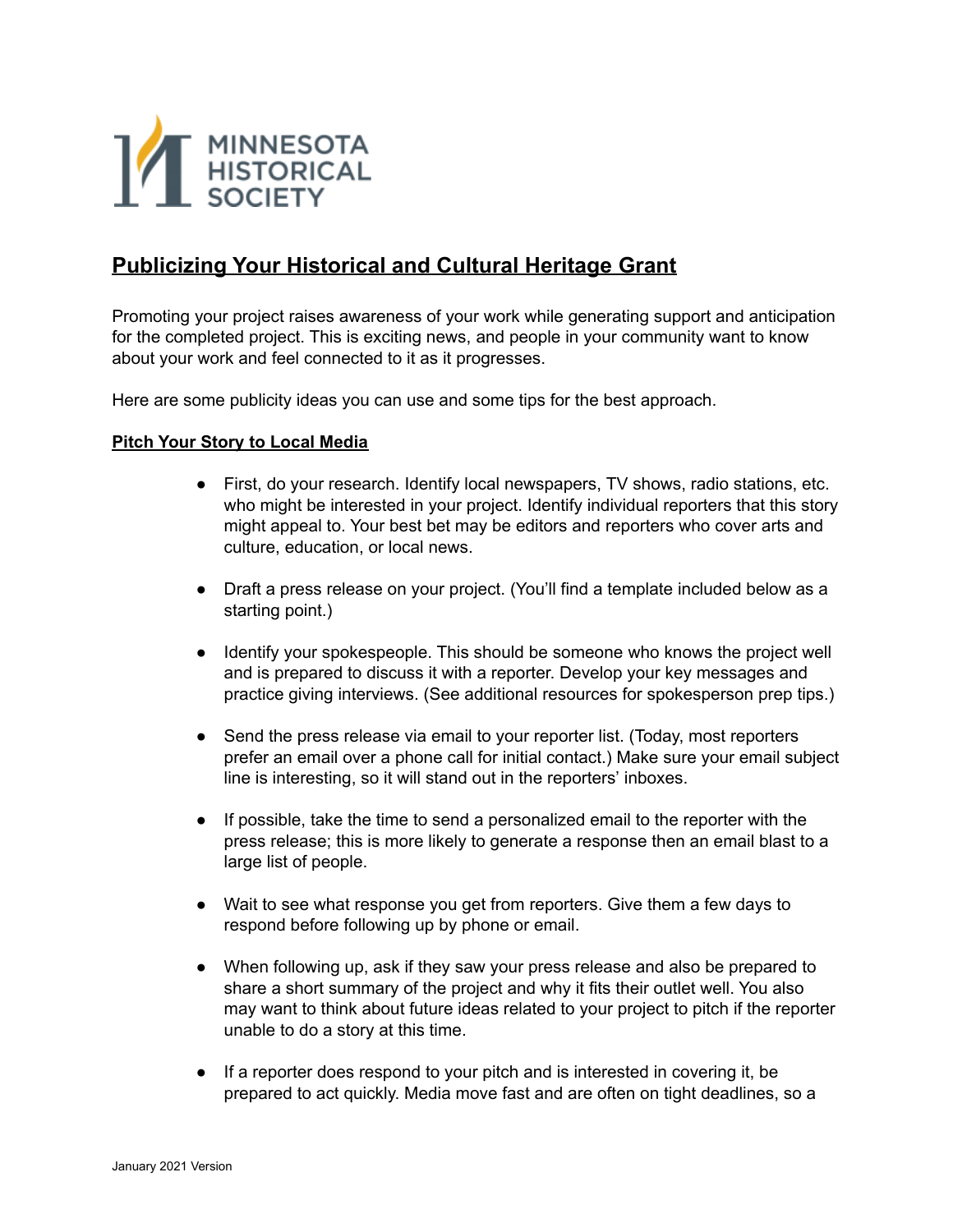quick response is appreciated and often vital. You don't want them to move onto another story because they couldn't get a hold of you.

- Make it easy: provide facts, photos, and info on who's available for reporters to interview upfront. If they ask you follow-up questions about your project, stick to what you know. Don't speculate.
- Don't get discouraged if you don't hear back from every reporter. Reporters get many press releases, emails, and phone calls with story ideas, and they aren't able to cover everything. Don't hound them for coverage; if you don't hear back after a follow-up or get a no, it's best to move on to another reporter.
- Don't forget to leverage your contacts! Friends with the local newspaper editor? Did a story with the radio station last year? A reporter who knows you and has worked with your organization before is a great relationship to have. These contacts are more likely to respond to a phone call or email from you with a story idea. If your story isn't a good fit for your contact's beat, ask them which of their colleagues they'd recommend you talk to.
- After a story: You got coverage great! After a story goes to air or print, send a thank you email to the reporter for their time. If there are opportunities to follow up on the story in the future, (like your project wrapping up or another major milestone), let the reporter know or circle back with them as other opportunities arise.

#### **Promotion Using Your Organization's Own Channels**

Your organization likely has several channels that can be used to promote your grant and keep your audience up-to-date on your project. Some channels include:

- Website
- Newsletter (print or email)
- Social media: Facebook, Twitter, Instagram, YouTube, etc.
- Blogs or other publications
- In-person meetings and community events
- Advertising, as budget allows
	- Take stock of what ways you can communicate with your audience about this project and think about where your audience is likely to look for information and is the most active. These days your organization doesn't need to have a presence on every online platform; it's more about having a presence that makes sense for your audience and your capacity to create content.
	- Provide regular updates on your project on whatever channels you use. Share media coverage, write project updates, take pictures, and have volunteers share their stories. You can also recycle content between different platforms; for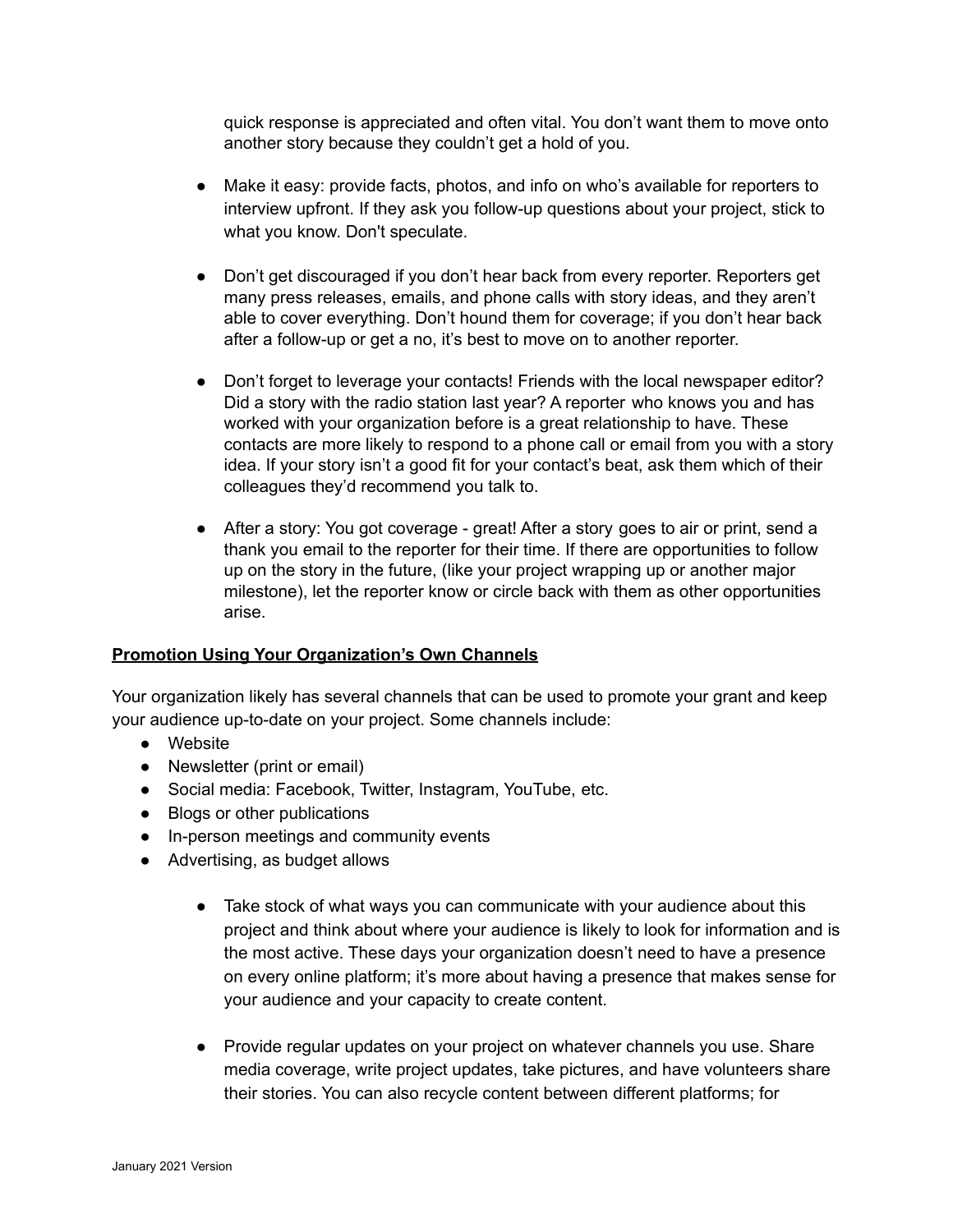example, turning your blog post into a Facebook post and linking to the longer blog write-up.

- Create a communications calendar mapping out how often to promote your project and key dates to share content with your audience.
- A rule of thumb for social media: Write short and include visuals (photos/video). Especially on social media, users are skimming content, so make your writing is brief and digestible. A longer analysis of your project might be better for a website, blog, or organizational newsletter.

#### **Promotional Events**

Hosting an event for the community, your members, elected officials, and local media is a great way to promote your project. Here are some ideas that could make sense for your project:

#### **Kick-off Event**

- Host a kick-off event at the site where you will be undertaking the majority of the work. Make it as simple or involved as you would like with event elements that might include refreshments, programs, lectures, and more.
- Provide a tour and give a presentation about the nature of the project.
- Offer the media photo opportunities and interviews.

#### **Sneak Peek of Work in Progress**

• Determine the best times to invite the community and media back to see the progress of the project. Consider hosting a sneak peek at a time when the project has reached a key milestone.

#### **Celebrate the Completion**

- Host an event with members of your organization, the community, elected officials, and the media to preview/tour the completed project. Offer up interviews to the media.
- If the nature of your project allows, consider a ribbon-cutting ceremony where dignitaries cut a ribbon to signify the project is now open and complete.
- Further engage the members of your organization and community by hosting a thank you reception for project donors, chairs, supporters, and volunteers.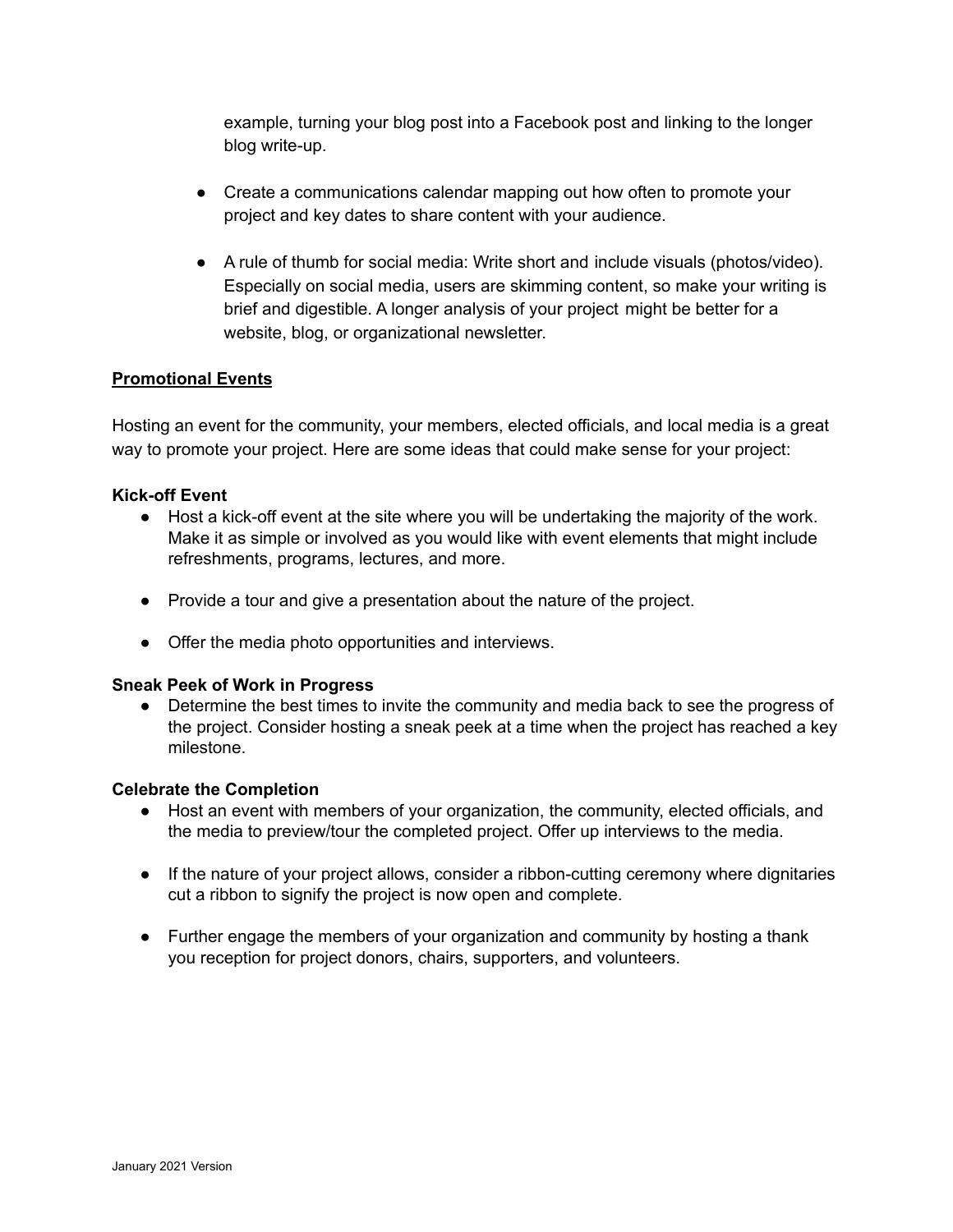# **Press Release Template**

**<Organization Logo>**

#### **FOR IMMEDIATE RELEASE**

**Media Contact:** <Insert name><Insert job title><Insert phone number><Insert email address>

### **<Insert Organization> Awarded a <Insert Dollar Amount> Legacy Grant to Support <Insert Project Name/Brief Description>**

**<INSERT CITY>(<Insert Month> <Date><Year>)** – <Insert Organization> is pleased to announce that it has received a <insert grant dollar amount> Minnesota Historical and Cultural Heritage Grant.

This funding will be used to <insert project description> (what details or timeline are known? What steps are involved to complete this project? Is this part of a larger effort or building on previous work?)

<insert quote about the project's local/regional impact from organization spokesperson>

Minnesota Historical and Cultural Heritage Grants are administered by the Minnesota Historical Society based on the recommendations of its Historic Resources Advisory Committee, a volunteer citizen panel made up of representatives of local, county and statewide historical and cultural organizations across the state.

The grants program is made possible by the Legacy Amendment's Arts and Cultural Heritage Fund through the vote of Minnesotans on Nov. 4, 2008. The Legacy Amendment supports efforts to preserve Minnesota land, water and legacy, including Minnesota history and cultural heritage.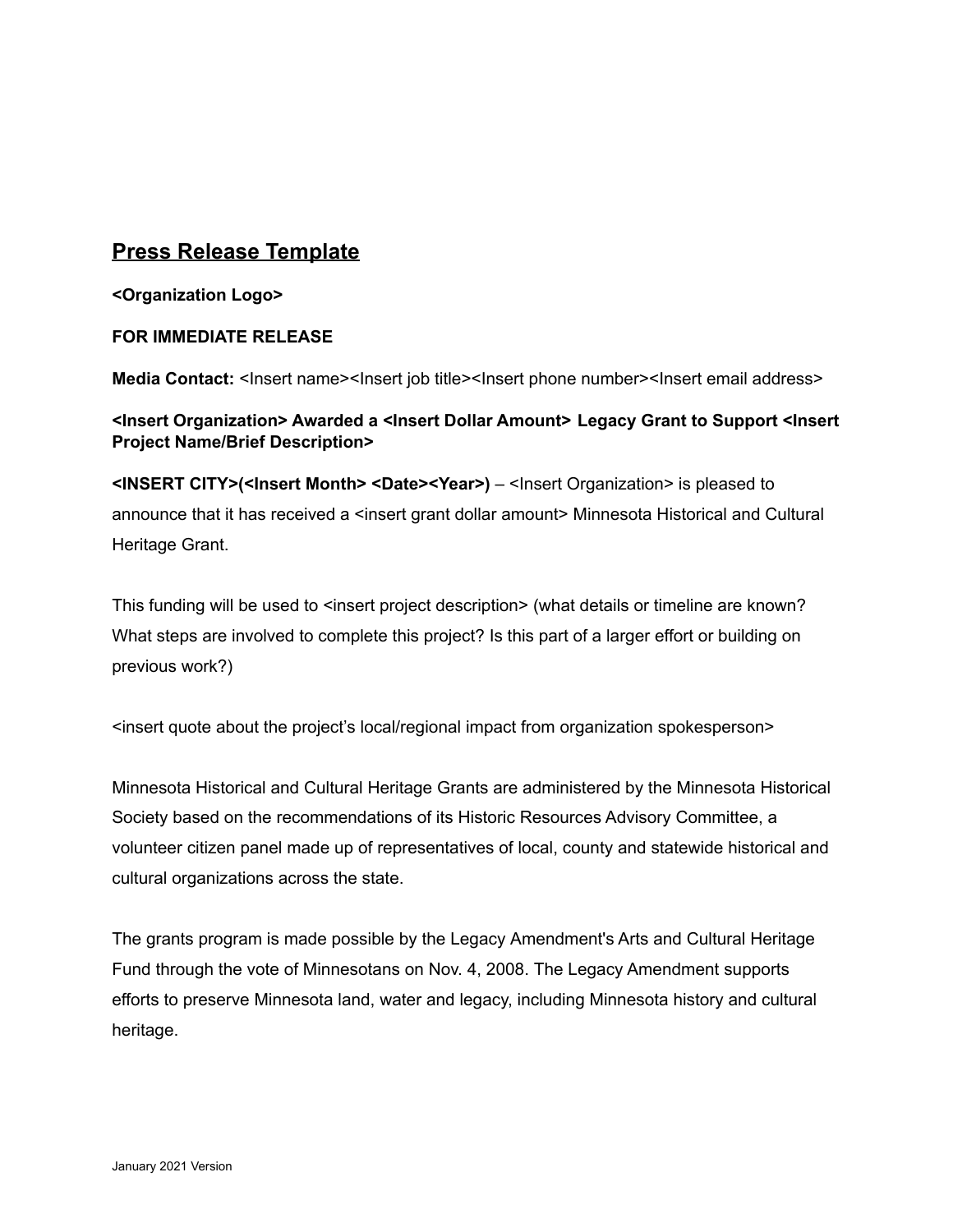

#### **<Insert Boilerplate Info About Your Organization>**

#### **About the Minnesota Historical Society**

The [Minnesota](https://www.mnhs.org/) Historical Society is a nonprofit educational and cultural institution established in 1849. MNHS collects, preserves and tells the story of Minnesota's past through museum exhibits, libraries and collections, historic sites, educational programs and publishing. Using the power of history to transform lives, MNHS preserves our past, shares our state's stories, and connects people with history.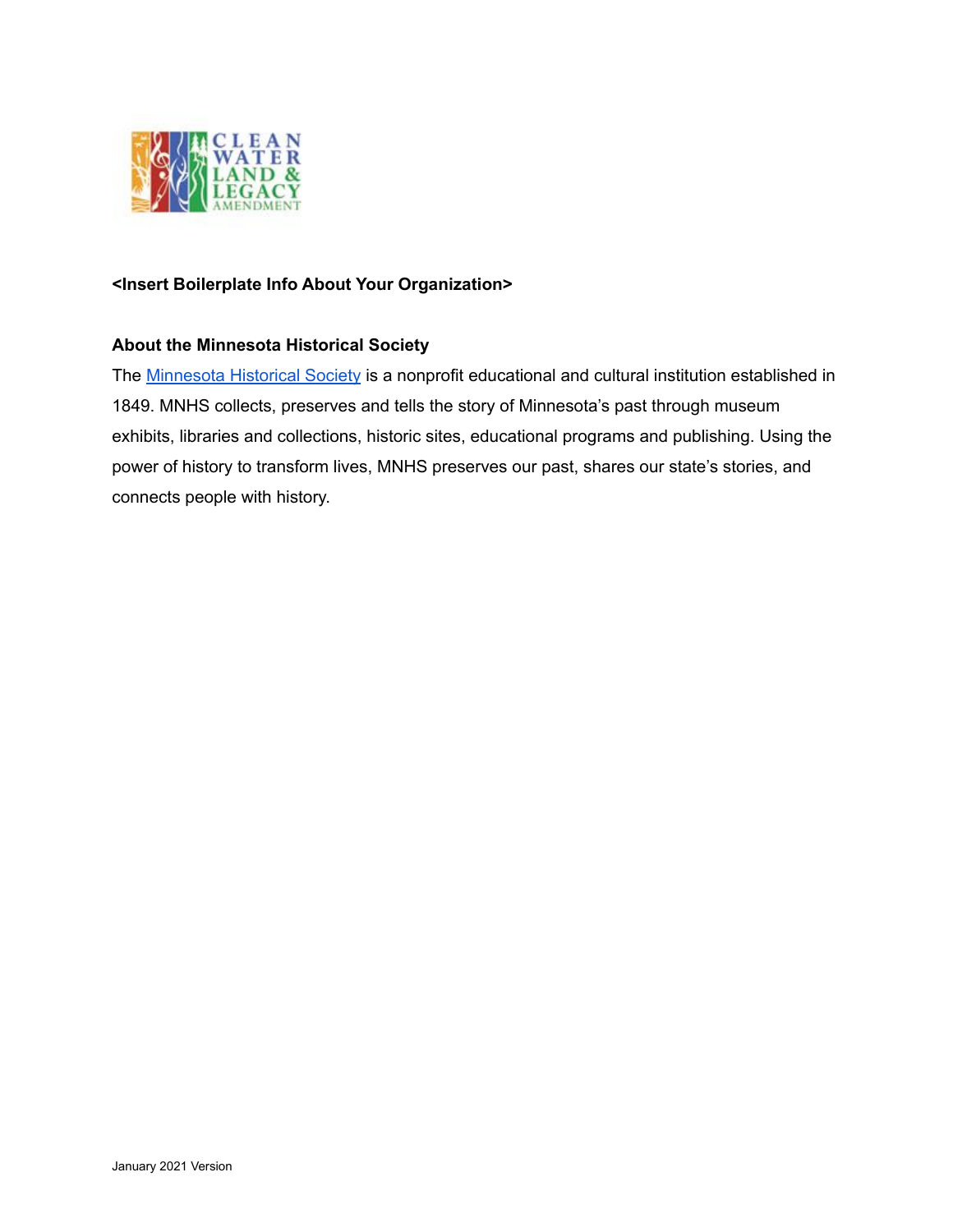# **FAQs**

### **Q: Do I have to use the Legacy logo in my materials? What are the guidelines?**

A: Yes. The legislature requires the use of the Legacy logo on materials about projects funded by the Clean Water, Land, and Legacy Amendment, where practical. Logo files and additional guidelines are available on the Legislative Coordinating [Commission's](https://www.legacy.mn.gov/legacy-logo) website.

## **Q: How should I acknowledge the Minnesota Historical Society's and Arts & Cultural Heritage Fund's role in this grant?**

A: The best phrasing acknowledges both the state's funding support and MNHS: "Our organization has received a Minnesota Historical and Cultural Heritage Grant through the Minnesota Historical Society. These grants are made possible by the Arts and Cultural Heritage Fund of the Clean Water, Land, and Legacy Amendment."

Minnesota Historical and Cultural Grants are state-funded by the Arts & Cultural Heritage Fund. The Minnesota Historical Society (MNHS) administers the grant program on behalf of the state based on recommendations from the Historic Resources Advisory [Committee.](http://www.mnhs.org/preservation/legacy-grants/advisory-committee)

#### **Q: What does MNHS do to promote these grants?**

A: MNHS sends out a statewide press release for each funding cycle of Minnesota Historical and Cultural Heritage Grants. Here's an [example](http://www.mnhs.org/media/news/11781). Grants are also frequently featured in the Local History News [e-newsletter](http://www.mnhs.org/preservation/localhistory/enews) put out by the MNHS Heritage Preservation department.

All Legacy-funded projects are also featured in the [legacy.mn.gov](https://www.legacy.mn.gov/) website database, and MNHS submits an annual Legacy Report to the legislature every January, detailing how funding administered by MNHS is spent. Legacy reports can be found on the MNHS [website.](http://www.mnhs.org/reports)

### **Q: Who should I contact in the MNHS Heritage Preservation Office to give a quote about our project for a reporter, our website, etc.?**

A: Please contact Jessica Kohen, PR Manager at MNHS: jessica.kohen@mnhs.org, 651-259-3148.